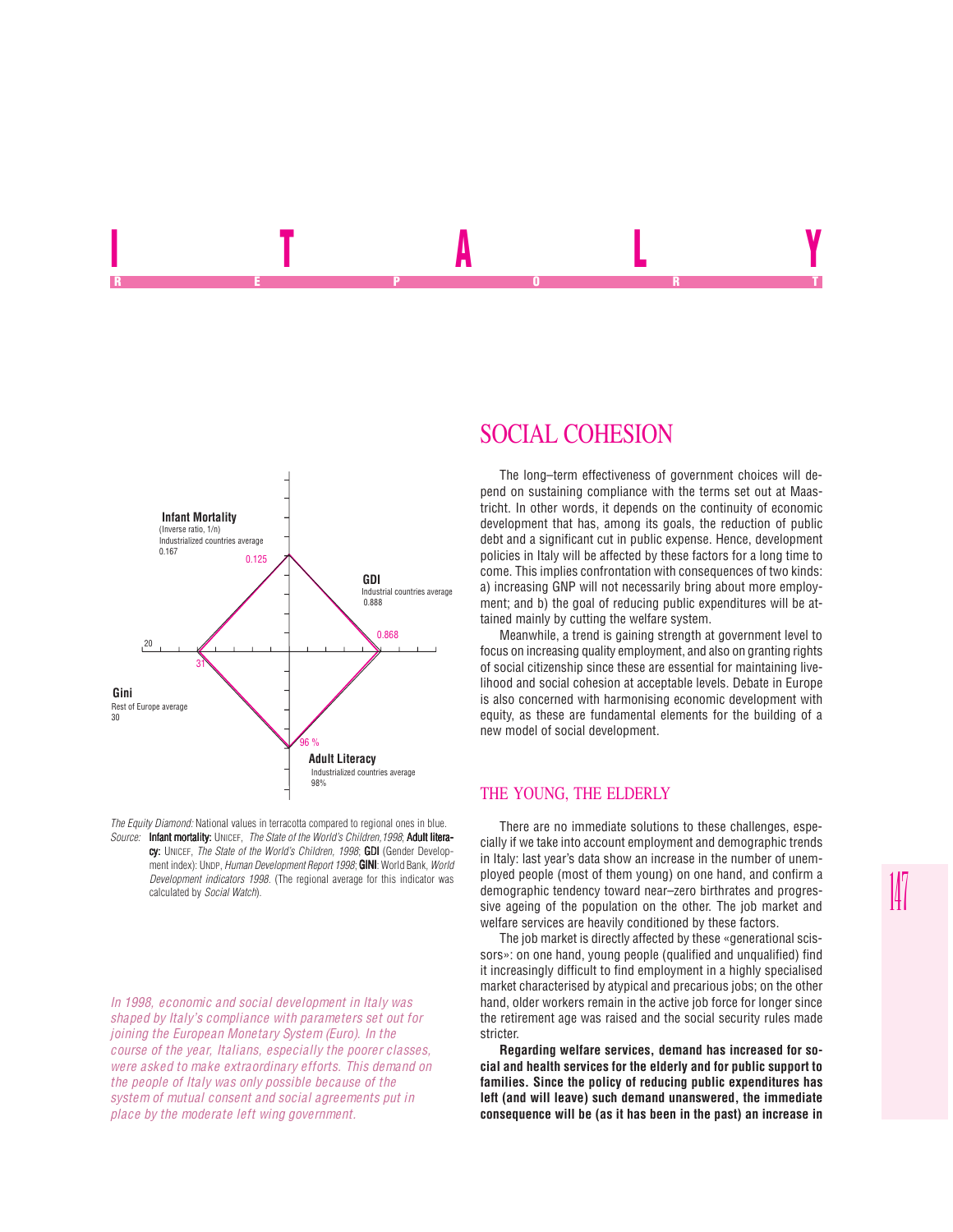**the burden of home nursing, especially at the expense of women. The government responded to this situation through the Financial Act with policies that favour poor families and employment (extension of tax relief in the South, three–year tax exemptions for new employees, reduction of improper charges, and increase of employment funds).**

An analysis of employment and social welfare data shows a territorial imbalance between the north and the south of the country. Social bodies and «third sector» organisations that concern themselves with human and social development as well as with economic problems are actively working, sometimes in direct confrontation with the government, to pass measures consistent with human development. They also have their own system of «social enterprise» in defence of social groups that are at risk. An example is the system of social cooperatives that, while it widens the range of employment and provides an answer to young people's demand for qualified jobs, it also supports people otherwise condemned to social exclusion, such as handicapped people, elderly people who live alone, young people at risk and so on.

The commitment to fight against social exclusion in Italy also extends to other organisations and local bodies with available economic and human resources. This very fact leads us to underline any positive experience and the need to follow the path of territorial agreements whose aim is to promote employment and the creation of a «municipal» welfare system.

Data and analysis show that the gap between poverty and wealth, between social exclusion and inclusion in Italy, may be characterised as a generation gap that is at risk of becoming a generational «conflict». At present, primary solidarity structures such as family, local community, and volunteer workers are left to deal with this problem. They are often unable to cope or to find satisfactory and permanent solutions, however, and they suffer from the excessive burden of responsibility. Tensions within families and communities, growing social disease among young people, and elderly abandonment and loneliness, are assuming frightening proportions as elements of a progressive crisis of social cohesion, which, in time, may turn into a crisis of democracy.

## **CHILDREN**

In the last two years, Italy witnessed the beginning of an important debate on children. This was prompted by worrying phenomena such as: the recruitment of minors by organised crime for exploitation as drug pushers or even as killers; the growing number of children of some social groups who drop–out of compulsory school–linked to growing exploitation of child labour; and child rape. This serves as a background to the growing sense of precariousness felt by parents when thinking about the future of their families in a social context conditioned by unemployment and welfare crisis.

**In April 1997, the Italian parliament passed the National Plan for Childhood and Youth (Turco Law). Implementation began in early 1998 with the allocation of 3 billion Italian lire for three**

**years to promote and strengthen social services for families and children.** The law refers to the role of local institutions (regional bodies) and to the world of private social structures as essential to the protection of children and the definition of strategies based on the totality of children's needs.

Associations and trade unions promoted a national campaign to support the global march against child labour that ended in Geneva on May 30th 1998. Their aim was to awaken public opinion and institutional interest in a worldwide phenomenon that also concerns Italy, **where 300 thousand cases of child labour exploitation have been reported**. Pedo–pornography, also on the Internet, exists in our country. A new law (Law No. 269 on «Sexual Tourism») addressing this problem was passed in August 1998 thanks to the action of Ecpat–Italia, a group of associations committed to children. The new law makes many offences such as child prostitution, and production, marketing and possession of pedo–pornographic material crimes punishable by law.

## FROM EMIGRANTS TO IMMIGRANTS

In the last few years, and especially in 1998, another factor has come to the centre of political and social attention, a factor which is considered by many a further element of social destabilisation. This is the flux of immigrants from the east and south, which see Italy as a bridge connecting their native countries, through the Mediterranean and Adriatic seas, to modern, wealthy Europe. Often, these immigrants do not come to Italy to settle down permanently; they consider their stay only as a «first stop». Many are in search of jobs and of better living conditions, but there are also many (and this happens more and more often), that ask for political asylum, since they usually come from countries where war and/ or violation of human rights made life impossible. **Hence Italy, formerly a land of emigration, is turning into a land of immigration, and the development of policies for the reception and social integration of immigrants and people seeking asylum represents a test for Italy's level of social development and its capability to create social cohesion.**

In March 1998, Parliament passed a new law (Law No. 40/98) that, while aiming to regulate immigration systems and admission of foreign citizens in Italy, traces new paths for social integration. This law, which was supported by civil society organisations who deal directly with immigrants, requires that these very organisations take an active part in its implementation. A similar measure, aimed at regulating requests for political asylum, is under Parliament's scrutiny. This law is also attracting the interest and commitment of volunteer associations and organisations.

Temporary or permanent reception and social integration of immigrants in Italy, even in large numbers, does not represent a threat to social stability and unity, provided that it is carried out in a rational and organised fashion, and provided it is not left to exploitation by criminal organisations. Immigration should be considered a resource, as proof that Italy has achieved a high–level civilisation, and as a test of Italy's capability to be open to changes and challenges.